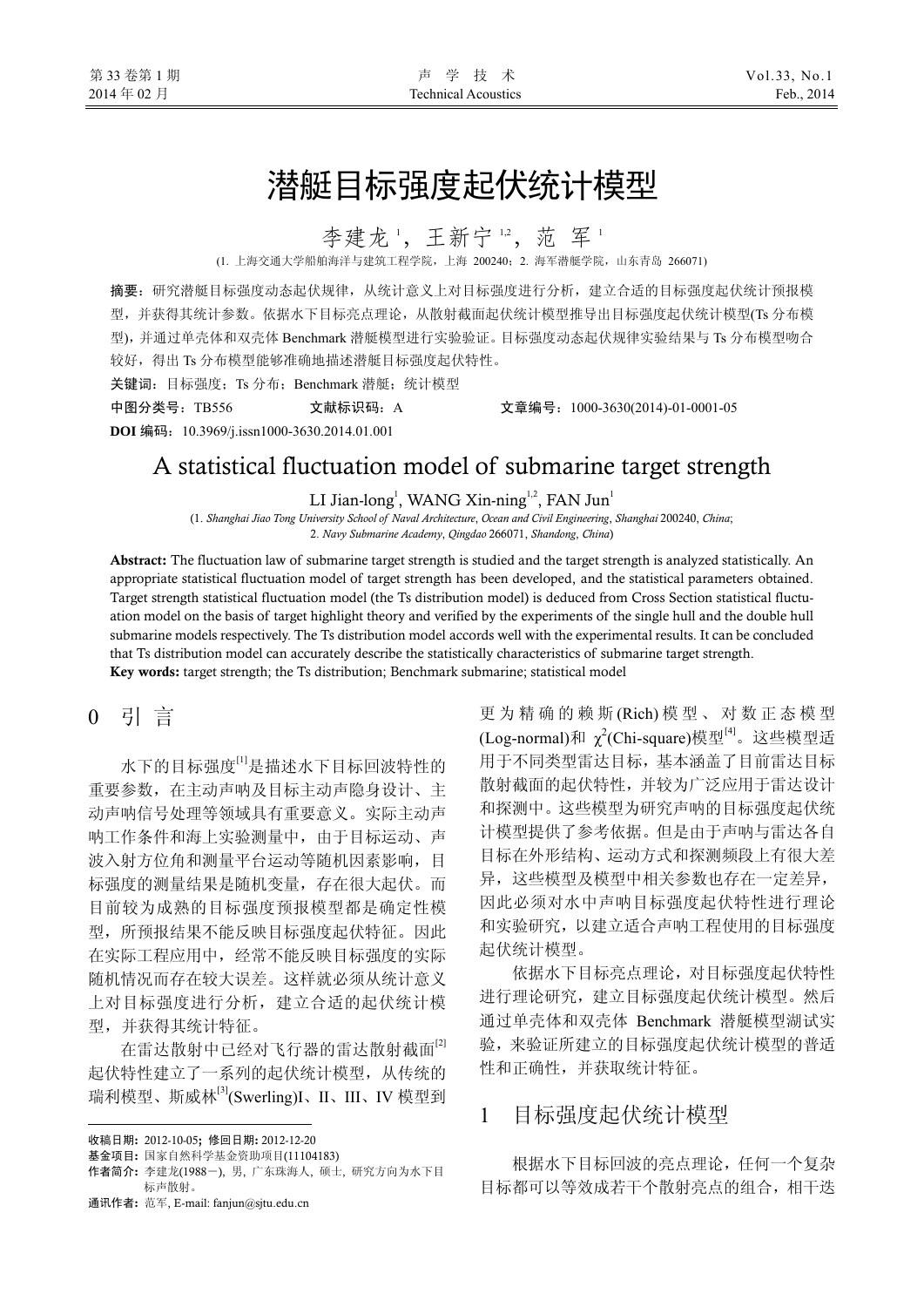加的目标强度 TS 可以写成<sup>[5]</sup>:

$$
TS = 10 \lg \left| \sum_{m=1}^{N} H_m(\vec{r}, \omega) \right|^2 \tag{1}
$$

其中, H . (r, ω) 为第 m 个散射亮点的传递函数。

在实际主动声呐探测中,潜艇目标一般都处于 运动状态,各亮点参数随方位角、俯仰角和距离的 随机变化呈现出随机起伏。考虑潜艇处于远场声呐 探测,俯仰角为零的情况,测量周向回波特性,进 行统计分析。

由于水下目标的亮点复杂性,亮点间相干迭加 形成目标强度的起伏特性。这里应用概率密度函数 (Probablity Density Function, PDF)<sup>[6]</sup>来描述随机变量 的随机特征。 χ<sup>2</sup> 概率分布是具有通用性的新一代统 计模型,可以描述更多种类的散射目标,它包含了 传统的斯威林型 I、II、III、IV 型模型。χ<sup>2</sup> 分布模型 适用的目标为大型的、起主导作用的散射体加上大 量较小的随机散射体。声呐散射截面的概率密度函 数与雷达散射截面的概率密度函数非常类似,即符 合χ<sup>2</sup>分布模型<sup>[7]</sup>:

$$
p_{\sigma}(\sigma; k, \overline{\sigma}) = \frac{1}{\Gamma(k)} \frac{k}{\overline{\sigma}} \left(\frac{k\sigma}{\overline{\sigma}}\right)^{k-1} e^{-\frac{k\sigma}{\overline{\sigma}}} \tag{2}
$$

式中: σ为散射截面统计变量; σ为σ的均值;统 计参数  $k$  为半自由度, 自由度  $n=2k$ , 理论上  $k$ = $\bar{\sigma}^2$ /D( $\sigma$ ) 。 $\chi^2$ 分布模型的表达式比较简洁,变参 数只有一个 *k*,*k* 值可以不是整数,因而拟合曲线精 度高。

由于目标强度 $TS = 10 \lg(\sigma/4\pi)$ , 由式(2)推导得 到目标强度的概率密度函数为

$$
p(TS; k, \overline{TS}) = \frac{0.23}{\Gamma(k)} \left( \frac{10^{0.175}}{e^{0.237\overline{S} - \psi(k)}} \right)^k e^{-\frac{10^{0.175}}{e^{0.237\overline{S} - \psi(k)}}}
$$
(3)

式中:  $\overline{TS}$  为  $TS$  的均值;  $\psi(k) = \Gamma'(k)/\Gamma(k)$  。统计参 数依然只有 *k*,*k* 值越小表征目标强度起伏越剧烈。 为了方便描述,拟定义符合式(3)的目标强度概率密 度分布为 Ts 分布模型, 即 $TS \sim Ts(k, \overline{TS})$ .

本文需要用所建立的 Ts 分布模型去拟合目标 强度实验测量结果的概率密度函数,用拟合误差来 表征拟合程度的好坏,百分比拟合误差定义为

$$
e_f = \frac{\sum |p_i - \hat{p}|}{\sum p_i} \times 100\%
$$
 (4)

式中: p<sub>i</sub>为测量数据的统计概率; p 为统计模型拟 合概率。拟合误差值越小,拟合越精确,说明目标 强度起伏规律越符合 Ts 分布模型。

### 2实验验证

以单壳体和双壳体 Benchmark 潜艇模型为实验

对象。单壳体潜艇为 1/20 缩比模型,长为 3.1 m; 双壳体潜艇为 1/40 缩比模型, 长为 1.55m, 非耐压 壳与肋板的厚度为 0.8 mm, 耐压壳的厚度为 1 mm。 因为Benchmark标准模型具有一般潜艇外形的基本 特征,所以实验的分析结果具有一定的普遍意义。 实验在某湖实验站完成,水深约 20m,发射阵−3 dB 水平半开角为 5°,垂直半开角为 10°。单壳体潜艇 模型实验中,布放深度 *h*=5 m,发射阵与目标几何 中心之间距离  $d=10\,\text{m}$ ; 双壳体潜艇模型实验中, 深 度  $h=3$  m, 距离  $d=8$  m。实验吊放距离确保发射波 束可以照全目标,同时吊放深度避免了湖面和湖底 的干扰。实验布放如图 1 所示,发射阵和目标中心 线在同一水平线上。实验中均采用单频信号 60 kHz,测量潜艇目标周向旋转 360°的目标强度,测 量方法采用对比法[1]。



图 1 实验布放示意图 Fig.1 Schematic diagram of experimental layout

潜艇方位角定义如图 2 所示,声波从艏部入射 时方位角定义为 0°,艉部入射时为 180°,以此类 推。实验过程中,潜艇模型俯仰角保持 0°。



### 2.1 单壳体潜艇

下面以单壳体Benchmark潜艇模型的实验结果 来初步证明 Ts 分布起伏模型的正确性。实验的时 域回波结构如图 3 所示, 呈现典型的"蝴蝶型", 并可以清晰地分辨目标外壳各部位产生的几何亮 点回波。因为模型较大,需要使用较粗的绳子进行 吊放,所以能够从图中看到绳子的回波,在提取目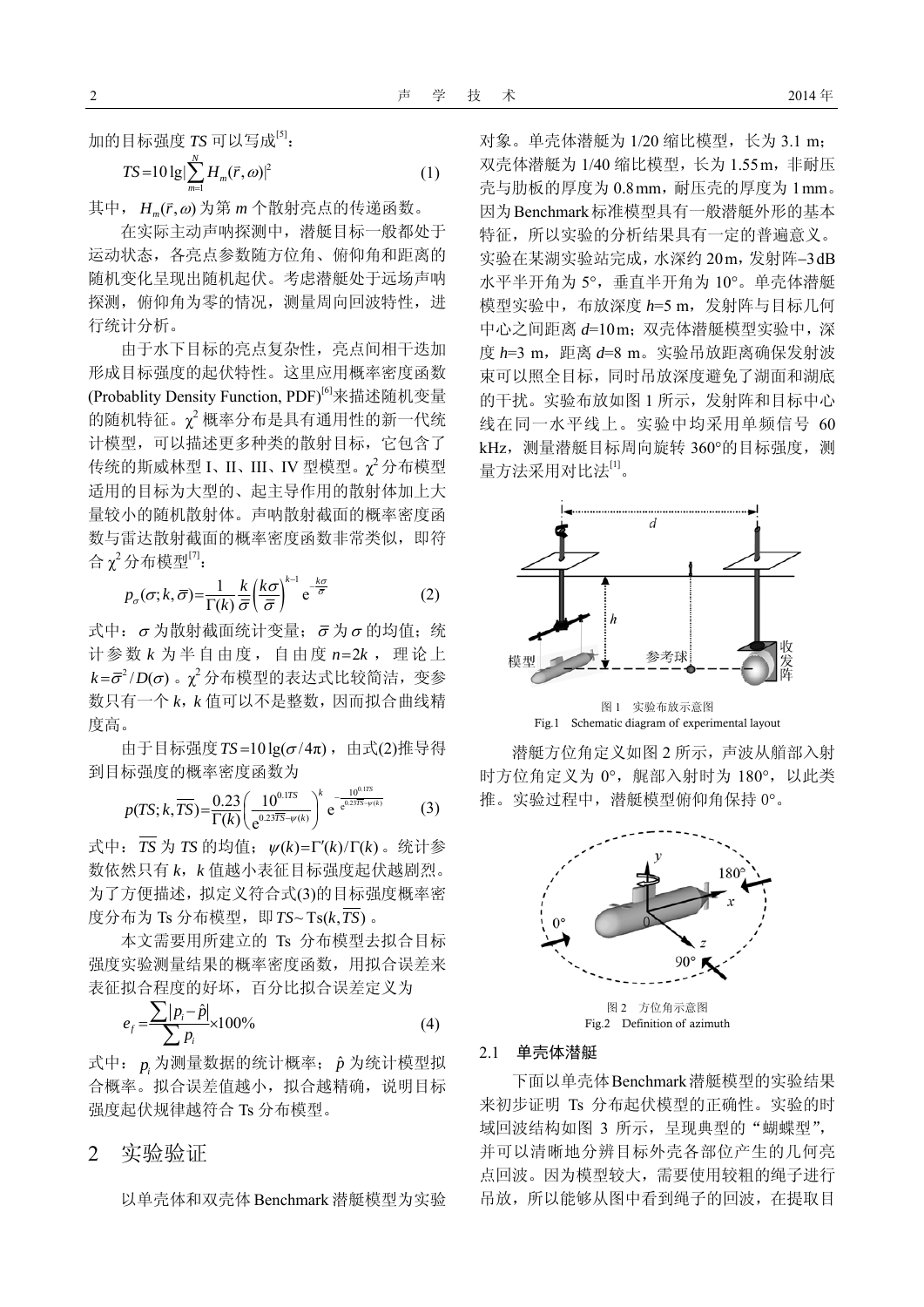

标强度时需要剔除绳子的影响。

结合亮点理论,对于单壳体潜艇,在艏部 0°~ 60°范围内,对潜艇回波起主导作用的强散射亮点有 艇艏外壳(类球体); 在正横 60°~120°范围, 强散射 亮点有艇身外壳(类圆柱体)和指挥台围壳;在艉部 120°~ 180°,强散射亮点有艇艉外壳(类圆锥体)、螺 旋桨和舵。潜艇周向目标强度实验结果和板块元理 论预报<sup>[8]</sup>对比如图 4 所示, 两者吻合很好。



根据单壳体潜艇的亮点结构特征,把全方位视 向范围划分为艏部、正横和艉部。对三个典型方位 视向的目标强度进行统计分析,分别应用 Ts 分布 模型拟合其概率密度函数, 拟合结果如图 5 所示, 表 1 为拟合参数。

从表 1 可得, 正横平均目标强度最大, 艏部次 之, 艉部最小; 正横的统计参数 k 最小, 说明起伏 最剧烈,艏艉部起伏相对较平缓。由于在正横,艇 身外壳和指挥台围壳两个亮点散射作用最强,而且 随着方位角的改变相干叠加效果不断变化,所以导 致正横平均目标强度最大,起伏剧烈。从拟合误差 上看,正横最大,艉部次之,艏部最小。总体而言,



图5 单壳体潜艇模型Ts分布模型拟合结果 Fig.5 Ts distribution model fitting of single hull submarine model

表 1 单壳体潜艇拟合参数 Table 1 The simulation result of single hull submarine

| 方位视向 | TS/dB    |      | $e_{\rm f}$ |
|------|----------|------|-------------|
| 艏部   | $-15.51$ | 2.51 | 5.66        |
| 正横   | $-4.59$  | 0.70 | 17.26       |
| 艉部   | $-19.40$ | 1.80 | 14.26       |

初步证明 Ts 分布模型能够准确地描述单壳体潜艇 目标强度起伏特征。

### 2.2 双壳体潜艇

目前潜艇壳体结构分为单壳体和双壳体,为了 从广度上说明 Ts 分布起伏模型的适用性,下面以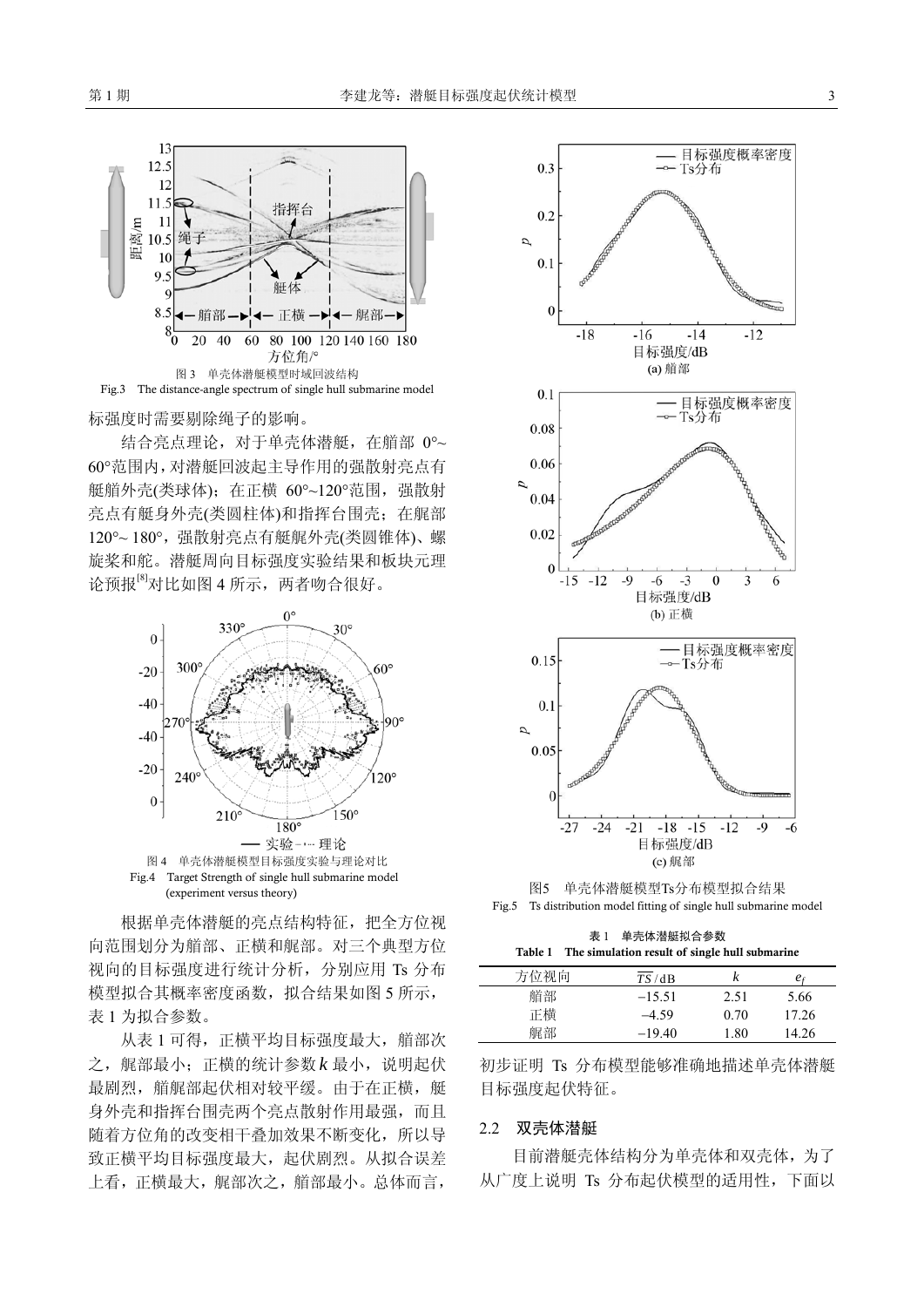Benchmark 双壳体潜艇模型的湖试实验来进一步验 证。时域回波结构实验结果如图 6 所示,从图中可 以清晰地分辨目标各部位产生的几何亮点回波。与 单壳体潜艇相比,双壳体潜艇最大的区别在于多了 肋板贡献作用。潜艇周向目标强度实验结果和板块 元理论预报对比如图 7 所示,两者一致性很好。







Fig.7 Target Strength of double hull submarine model (experiment versus theory)

根据时域回波结构,可以看出肋板在正横的散 射作用较弱,而在艏艉部较强,所以同样把全方位 视向范围划分为艏部、正横和艉部,对三个典型方 位视向的拟合结果如图 8 所示,表 2 为拟合参数。

从表 2 可以看出, 与单壳体潜艇类似, 双壳体 潜艇在正横平均目标强度最大,统计参数 *k* 最小。 但是由于肋板的作用,艏艉部的平均目标强度更接 近正横。从拟合误差上看,正横较大,艏艉部较小, 进一步验证 Ts 分布同样能够描述双壳体潜艇目标 强度起伏特征。

### 3 结 论

本文建立 Ts 分布模型来描述潜艇目标强度起



图 8 双壳体潜艇模型的 Ts 分布模型拟合结果 Fig.8 Ts distribution model fitting of double hull submarine model

表 2 双壳体潜艇拟合参数 Table 2 The simulation result of double hull submarine

| 方位视向 | TS/dB    | k    | $e_{\rm f}$ |
|------|----------|------|-------------|
| 艏部   | $-18.82$ | 2.08 | 11.50       |
| 正横   | $-16.61$ | 0.95 | 1704        |
| 艉部   | $-21.77$ | 1.85 | 12.30       |

伏特征,并通过单壳体和双壳体 Benchmark 潜艇模 型实验进行验证。

(1) 根据潜艇的亮点结构特征,需划分艏部、 正横和艉部三个方位视向分别进行统计分析。

(2) 潜艇目标强度随方位角变化剧烈,通过 Ts 分布模型中的参数*TS* 可以直观地描述目标强度的